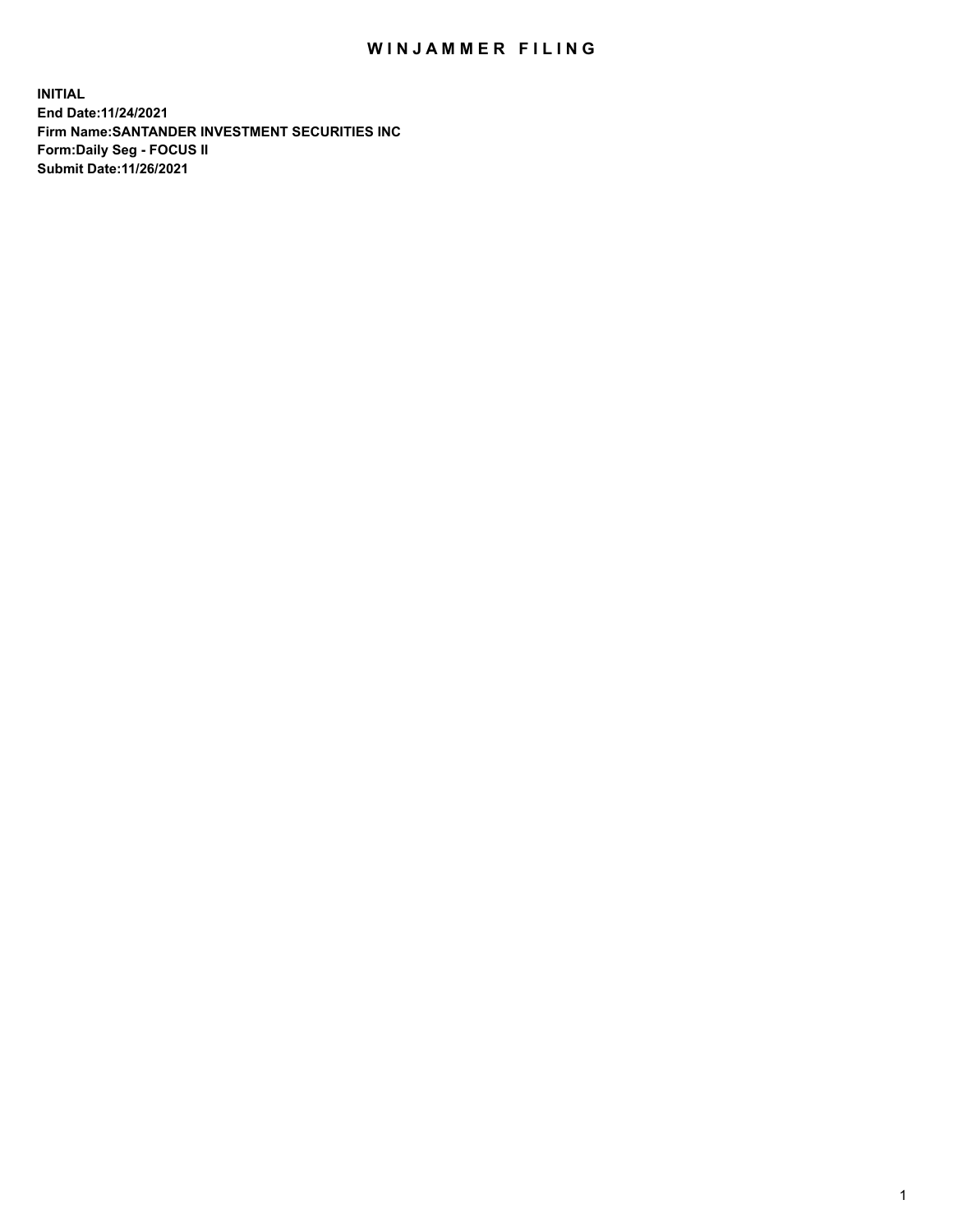**INITIAL End Date:11/24/2021 Firm Name:SANTANDER INVESTMENT SECURITIES INC Form:Daily Seg - FOCUS II Submit Date:11/26/2021 Daily Segregation - Cover Page**

| $\gamma$ ocgi cganon - oo $\gamma$ or - ago                                       |                                                      |
|-----------------------------------------------------------------------------------|------------------------------------------------------|
| Name of Company                                                                   | <b>SANTANDER INVESTMENT</b><br><b>SECURITIES INC</b> |
| <b>Contact Name</b>                                                               | <b>Richard Ro</b>                                    |
| <b>Contact Phone Number</b>                                                       | (212) 350-3662                                       |
| <b>Contact Email Address</b>                                                      | richard.ro@santander.us                              |
| FCM's Customer Segregated Funds Residual Interest Target (choose one):            |                                                      |
| a. Minimum dollar amount: ; or                                                    | 70,000,000                                           |
| b. Minimum percentage of customer segregated funds required:%; or                 | <u>0</u>                                             |
| c. Dollar amount range between: and; or                                           | 00                                                   |
| d. Percentage range of customer segregated funds required between:% and%.         | 0 <sub>0</sub>                                       |
| FCM's Customer Secured Amount Funds Residual Interest Target (choose one):        |                                                      |
| a. Minimum dollar amount: ; or                                                    | $\frac{0}{0}$                                        |
| b. Minimum percentage of customer secured funds required:%; or                    |                                                      |
| c. Dollar amount range between: and; or                                           | 0 <sub>0</sub>                                       |
| d. Percentage range of customer secured funds required between: % and %.          | 0 <sub>0</sub>                                       |
| FCM's Cleared Swaps Customer Collateral Residual Interest Target (choose one):    |                                                      |
| a. Minimum dollar amount: ; or                                                    | $\frac{0}{0}$                                        |
| b. Minimum percentage of cleared swaps customer collateral required:% ; or        |                                                      |
| c. Dollar amount range between: and; or                                           | 0 <sub>0</sub>                                       |
| d. Percentage range of cleared swaps customer collateral required between:% and%. | 0 <sub>0</sub>                                       |

Attach supporting documents CH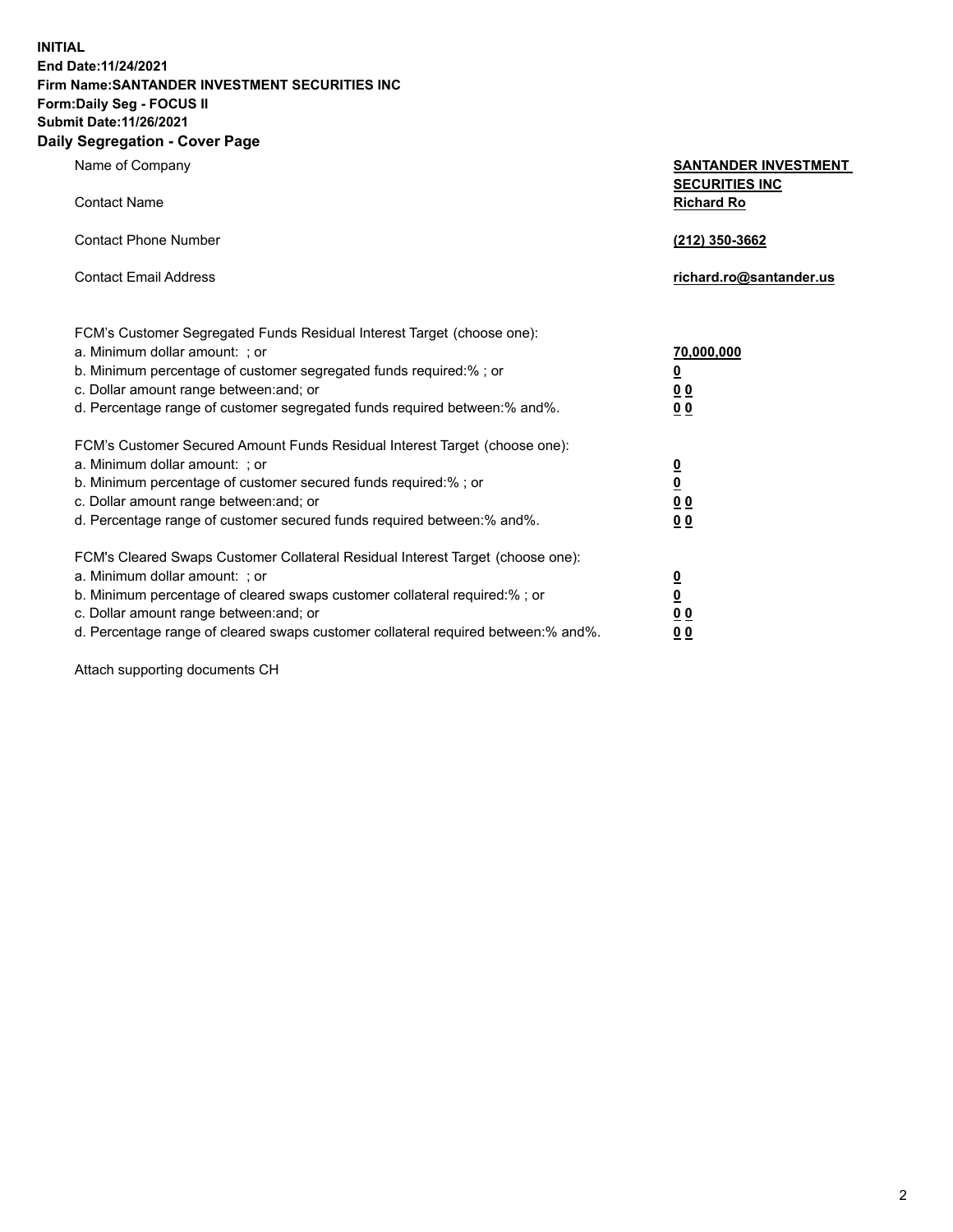## **INITIAL End Date:11/24/2021 Firm Name:SANTANDER INVESTMENT SECURITIES INC Form:Daily Seg - FOCUS II Submit Date:11/26/2021 Daily Segregation - Secured Amounts**

|     | Foreign Futures and Foreign Options Secured Amounts                                         |                   |
|-----|---------------------------------------------------------------------------------------------|-------------------|
|     | Amount required to be set aside pursuant to law, rule or regulation of a foreign            | $0$ [7305]        |
|     | government or a rule of a self-regulatory organization authorized thereunder                |                   |
| 1.  | Net ledger balance - Foreign Futures and Foreign Option Trading - All Customers             |                   |
|     | A. Cash                                                                                     | $0$ [7315]        |
|     | B. Securities (at market)                                                                   | $0$ [7317]        |
| 2.  | Net unrealized profit (loss) in open futures contracts traded on a foreign board of trade   | $0$ [7325]        |
| 3.  | Exchange traded options                                                                     |                   |
|     | a. Market value of open option contracts purchased on a foreign board of trade              | $0$ [7335]        |
|     | b. Market value of open contracts granted (sold) on a foreign board of trade                | $0$ [7337]        |
| 4.  | Net equity (deficit) (add lines 1. 2. and 3.)                                               | $0$ [7345]        |
| 5.  | Account liquidating to a deficit and account with a debit balances - gross amount           | $0$ [7351]        |
|     | Less: amount offset by customer owned securities                                            | 0 [7352] 0 [7354] |
| 6.  | Amount required to be set aside as the secured amount - Net Liquidating Equity              | $0$ [7355]        |
|     | Method (add lines 4 and 5)                                                                  |                   |
| 7.  | Greater of amount required to be set aside pursuant to foreign jurisdiction (above) or line | $0$ [7360]        |
|     | 6.                                                                                          |                   |
|     | FUNDS DEPOSITED IN SEPARATE REGULATION 30.7 ACCOUNTS                                        |                   |
| 1.  | Cash in banks                                                                               |                   |
|     | A. Banks located in the United States                                                       | $0$ [7500]        |
|     | B. Other banks qualified under Regulation 30.7                                              | 0 [7520] 0 [7530] |
| 2.  | Securities                                                                                  |                   |
|     | A. In safekeeping with banks located in the United States                                   | $0$ [7540]        |
|     | B. In safekeeping with other banks qualified under Regulation 30.7                          | 0 [7560] 0 [7570] |
| 3.  | Equities with registered futures commission merchants                                       |                   |
|     | A. Cash                                                                                     | $0$ [7580]        |
|     | <b>B.</b> Securities                                                                        | $0$ [7590]        |
|     | C. Unrealized gain (loss) on open futures contracts                                         | $0$ [7600]        |
|     | D. Value of long option contracts                                                           | $0$ [7610]        |
|     | E. Value of short option contracts                                                          | 0 [7615] 0 [7620] |
| 4.  | Amounts held by clearing organizations of foreign boards of trade                           |                   |
|     | A. Cash                                                                                     | $0$ [7640]        |
|     | <b>B.</b> Securities                                                                        | $0$ [7650]        |
|     | C. Amount due to (from) clearing organization - daily variation                             | $0$ [7660]        |
|     | D. Value of long option contracts                                                           | $0$ [7670]        |
|     | E. Value of short option contracts                                                          | 0 [7675] 0 [7680] |
| 5.  | Amounts held by members of foreign boards of trade                                          |                   |
|     | A. Cash                                                                                     | $0$ [7700]        |
|     | <b>B.</b> Securities                                                                        | $0$ [7710]        |
|     | C. Unrealized gain (loss) on open futures contracts                                         | $0$ [7720]        |
|     | D. Value of long option contracts                                                           | $0$ [7730]        |
|     | E. Value of short option contracts                                                          | 0 [7735] 0 [7740] |
| 6.  | Amounts with other depositories designated by a foreign board of trade                      | 0 [7760]          |
| 7.  | Segregated funds on hand                                                                    | $0$ [7765]        |
| 8.  | Total funds in separate section 30.7 accounts                                               | 0 [7770]          |
| 9.  | Excess (deficiency) Set Aside for Secured Amount (subtract line 7 Secured Statement         | $0$ [7380]        |
|     | Page 1 from Line 8)                                                                         |                   |
| 10. | Management Target Amount for Excess funds in separate section 30.7 accounts                 | $0$ [7780]        |
| 11. | Excess (deficiency) funds in separate 30.7 accounts over (under) Management Target          | $0$ [7785]        |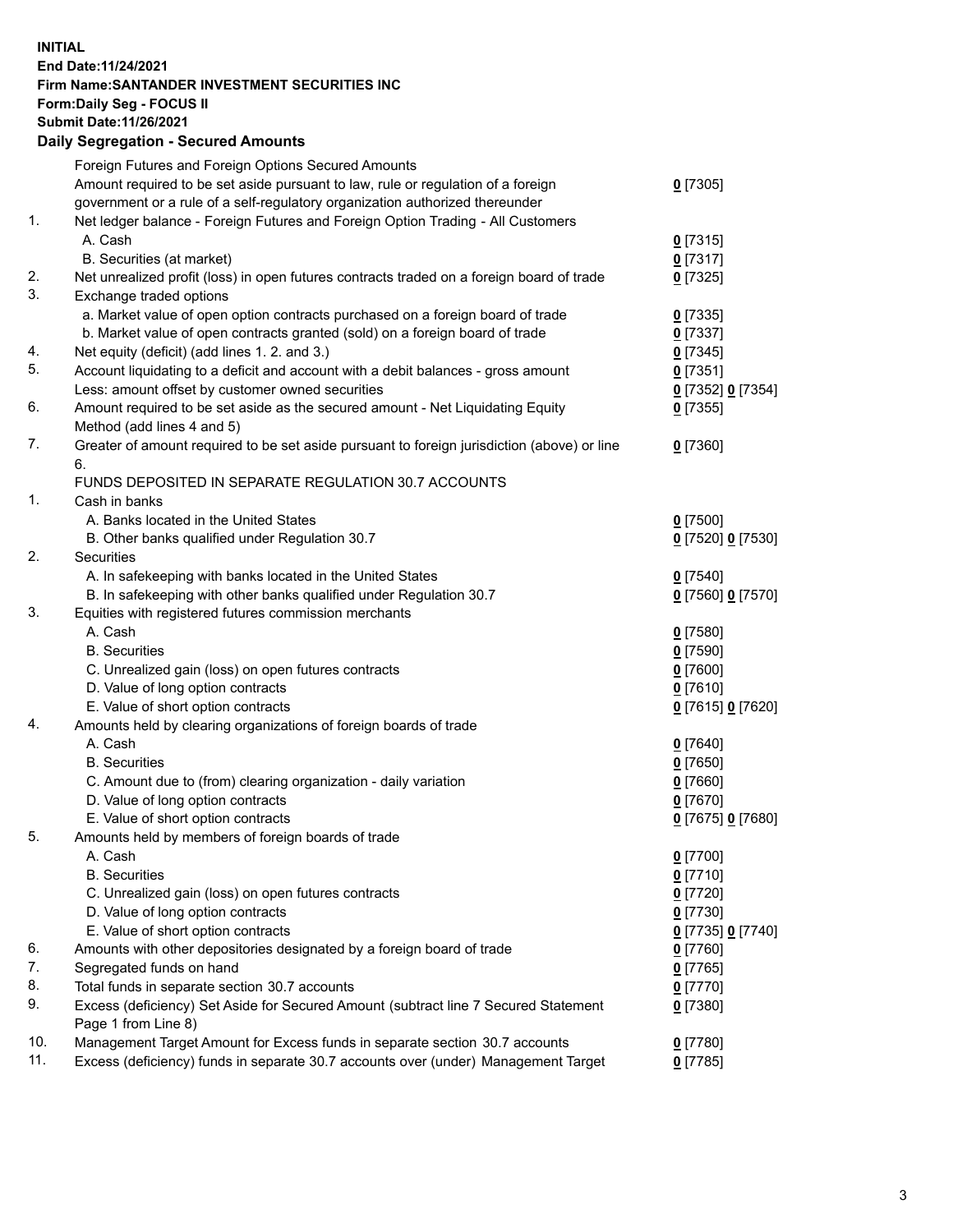| <b>INITIAL</b> |                                                                                            |                                        |  |  |  |  |
|----------------|--------------------------------------------------------------------------------------------|----------------------------------------|--|--|--|--|
|                | End Date: 11/24/2021                                                                       |                                        |  |  |  |  |
|                | Firm Name: SANTANDER INVESTMENT SECURITIES INC                                             |                                        |  |  |  |  |
|                | Form: Daily Seg - FOCUS II                                                                 |                                        |  |  |  |  |
|                | <b>Submit Date: 11/26/2021</b>                                                             |                                        |  |  |  |  |
|                | Daily Segregation - Segregation Statement                                                  |                                        |  |  |  |  |
|                |                                                                                            |                                        |  |  |  |  |
| 1.             | SEGREGATION REQUIREMENTS(Section 4d(2) of the CEAct)                                       |                                        |  |  |  |  |
|                | Net ledger balance<br>A. Cash                                                              |                                        |  |  |  |  |
|                |                                                                                            | 2,195,576,155 [7010]                   |  |  |  |  |
|                | B. Securities (at market)                                                                  | $0$ [7020]                             |  |  |  |  |
| 2.<br>3.       | Net unrealized profit (loss) in open futures contracts traded on a contract market         | -183,878,771 [7030]                    |  |  |  |  |
|                | Exchange traded options                                                                    |                                        |  |  |  |  |
|                | A. Add market value of open option contracts purchased on a contract market                | 43,433,808 [7032]                      |  |  |  |  |
|                | B. Deduct market value of open option contracts granted (sold) on a contract market        | 44,258,091 [7033]                      |  |  |  |  |
| 4.<br>5.       | Net equity (deficit) (add lines 1, 2 and 3)                                                | 2,010,873,101 [7040]                   |  |  |  |  |
|                | Accounts liquidating to a deficit and accounts with                                        |                                        |  |  |  |  |
|                | debit balances - gross amount                                                              | $0$ [7045]                             |  |  |  |  |
|                | Less: amount offset by customer securities                                                 | 0 [7047] 0 [7050]                      |  |  |  |  |
| 6.             | Amount required to be segregated (add lines 4 and 5)                                       | 2,010,873,101 [7060]                   |  |  |  |  |
| 7.             | FUNDS IN SEGREGATED ACCOUNTS                                                               |                                        |  |  |  |  |
|                | Deposited in segregated funds bank accounts                                                |                                        |  |  |  |  |
|                | A. Cash                                                                                    | 158,021,316 [7070]                     |  |  |  |  |
|                | B. Securities representing investments of customers' funds (at market)                     | $0$ [7080]                             |  |  |  |  |
|                | C. Securities held for particular customers or option customers in lieu of cash (at        | $0$ [7090]                             |  |  |  |  |
| 8.             | market)                                                                                    |                                        |  |  |  |  |
|                | Margins on deposit with derivatives clearing organizations of contract markets<br>A. Cash  |                                        |  |  |  |  |
|                |                                                                                            | 1,880,266,505 [7100]                   |  |  |  |  |
|                | B. Securities representing investments of customers' funds (at market)                     | $0$ [7110]                             |  |  |  |  |
|                | C. Securities held for particular customers or option customers in lieu of cash (at        | $0$ [7120]                             |  |  |  |  |
| 9.             | market)<br>Net settlement from (to) derivatives clearing organizations of contract markets |                                        |  |  |  |  |
| 10.            | Exchange traded options                                                                    | 45,320,214 [7130]                      |  |  |  |  |
|                | A. Value of open long option contracts                                                     | 43,433,808 [7132]                      |  |  |  |  |
|                | B. Value of open short option contracts                                                    |                                        |  |  |  |  |
| 11.            | Net equities with other FCMs                                                               | -44,258,091 [7133]                     |  |  |  |  |
|                | A. Net liquidating equity                                                                  | $0$ [7140]                             |  |  |  |  |
|                | B. Securities representing investments of customers' funds (at market)                     | $0$ [7160]                             |  |  |  |  |
|                | C. Securities held for particular customers or option customers in lieu of cash (at        | $0$ [7170]                             |  |  |  |  |
|                | market)                                                                                    |                                        |  |  |  |  |
| 12.            | Segregated funds on hand                                                                   | $0$ [7150]                             |  |  |  |  |
| 13.            | Total amount in segregation (add lines 7 through 12)                                       | 2,082,783,752 [7180]                   |  |  |  |  |
| 14.            | Excess (deficiency) funds in segregation (subtract line 6 from line 13)                    |                                        |  |  |  |  |
| 15.            | Management Target Amount for Excess funds in segregation                                   | 71,910,651 [7190]<br>70,000,000 [7194] |  |  |  |  |
| 16.            | Excess (deficiency) funds in segregation over (under) Management Target Amount             | 1,910,651 [7198]                       |  |  |  |  |
|                | <b>Excess</b>                                                                              |                                        |  |  |  |  |
|                |                                                                                            |                                        |  |  |  |  |